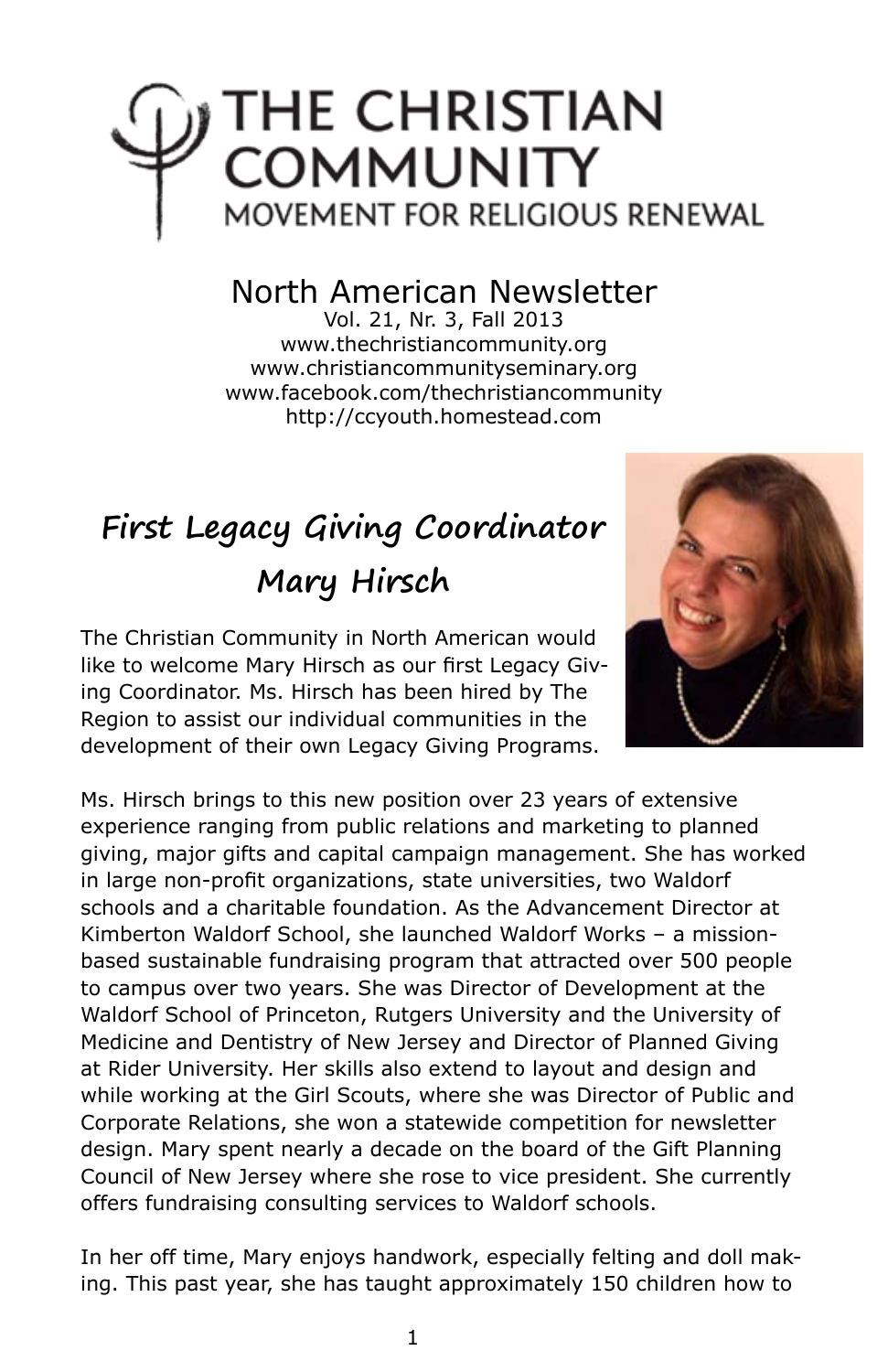make Waldorf dolls, as well as felting, plant dyeing and other nature crafts.

Mary grew up in East Brunswick, NJ, and is a graduate of Rider University. She lives in Pottstown, PA, with her husband, Kevin, and daughter, Annie; she also has two adult sons, Conor and John.

### **Working with the Spirit of**

### **The Christian Community**

**Two Orientation Courses about Priesthood in our Time An Open Course for All Interested in the Work of the Priest**

#### **November 8 - 10, 2013 in Sacramento, CA**

3506 Eisenhower Dr. Sacramento, CA 95826 Presenters: Rev. Bastiaan Baan, Seminary Director Rev. Cindy Hindes, Los Angeles Rev. Sanford Miller, Sacramento

#### **November 15 - 17, 2013 in Chicago**

2135 W. Wilson Ave. Chicago, IL 60625 Presenters: Rev. Bastiaan Baan, Seminary Director; Rev. Ann Burfeind, Chicago; Rev. Richard Dancey, Chicago

There is also an East-Coast Course in the planning stages.

Roland Tiller

Friday 6:30 PM Registration and Light Supper, presentation. Sunday 3:30 PM Closing Session begins.

Cost: \$75. All meals and accommodation will be provided. If you cannot afford the full amount, other arrangements can be made.

The two and a half day program, aponsored by the Seminary of The Christian Community, will include daily Act of Consecration of Man and Close of Day services. There will be presentations on Elements of Modern Priesthood, Meditation and Prayer, Practical Elements, Hindrances in our Time, the Future, and the Being of The Christian Community. Our time together will also include speech, singing, and Gospel Study. For more information contact Bastiaan Baan at 845-356-0972 or email a.b.baan@gmail.com.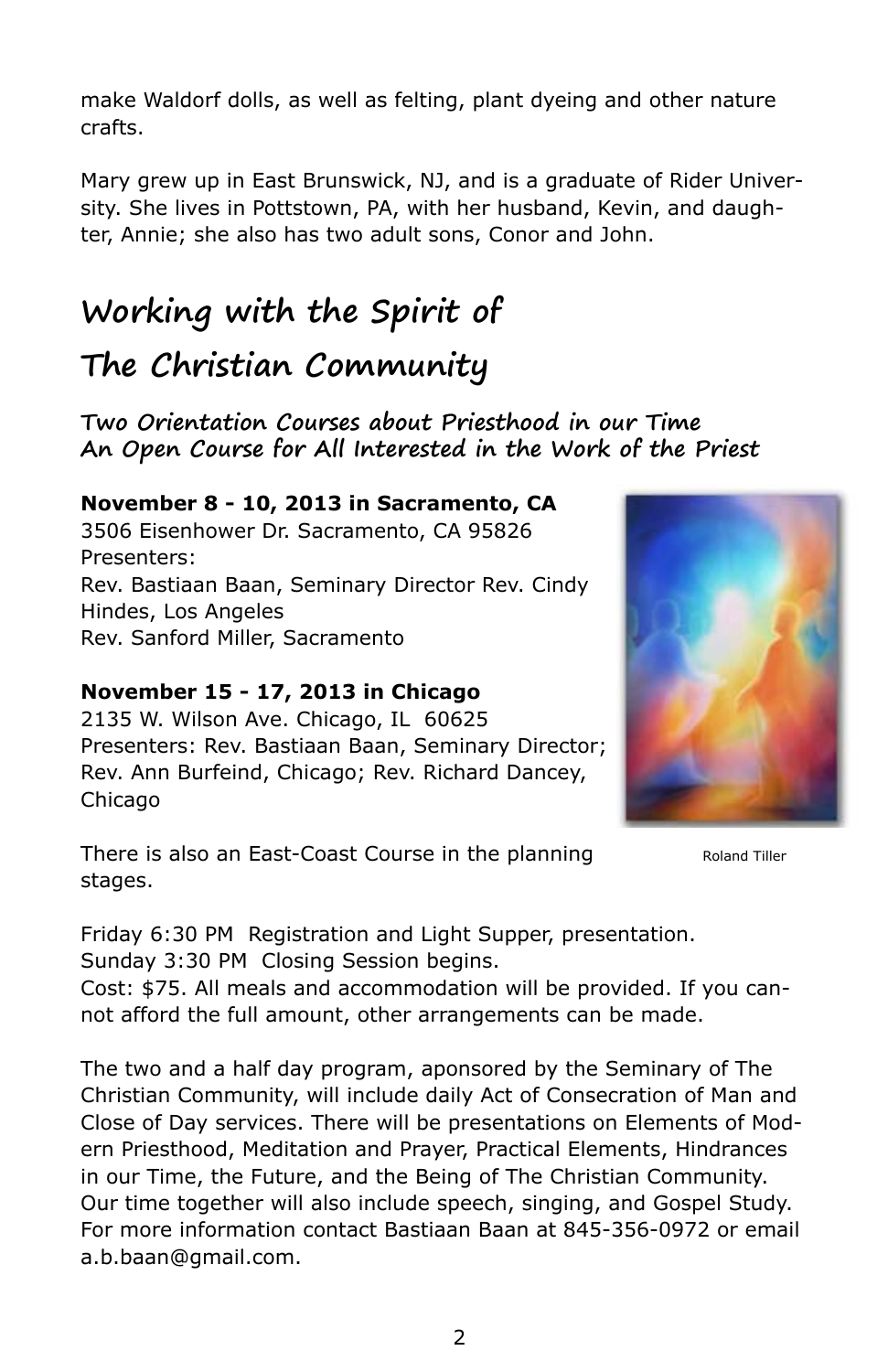### **Earth's Future—Lecture Series**

by Rev. Bastiaan Baan

At The Christian Community, 15 Margetts Rd., Monsey/Chestnut Ridge, NY. 10952. 7:30pm

In this series of lectures we will look at ideas, images and initiatives concerning the future, focusing on the question: What can we do, and what can I do, to help our earth?

September 17: Phenomena of Our Present Time

October 1: What Do Mythologies Tell Us about the Future of the Earth?

October 15: What Does Anthroposophy Tell Us about the Future of the Earth?

October 29: The Language of the Apocalypse about the Future of the Earth

November 5: Newest Developments and Disturbing Ideas about the Future

November 26: Worldwide Initiatives Concerning Our Future

December 10: What Can I Do for the Future of Our Earth?

Sponsored by The Christian Community—Movement For Religious Renewal. Suggested donation: \$10 - \$15 each lecture. For information call 845-356-0972.

*Bastiaan Baan has been a Christian Community priest in the Netherlands since 1981. He is the author of a series of books on religion and spirituality; his book* Lord of the Elements: Interweaving Christianity and Nature *was published in English translation this year. In 2013, Bastiaan and his wife moved to Spring Valley, where he teaches at the Seminary of the Christian Community.*

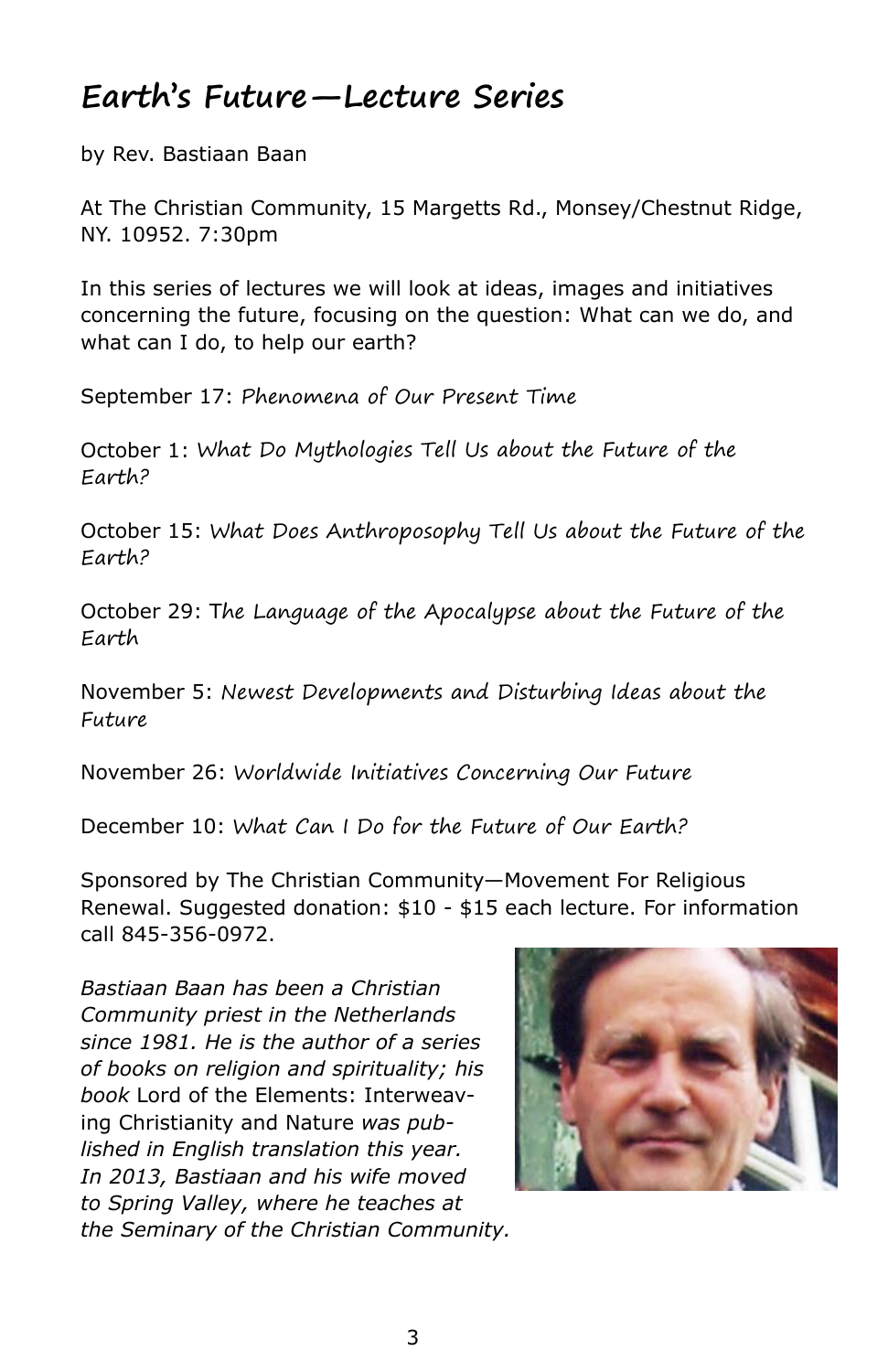### **Lord of the Elements**

### **Interweaving Christianity and Nature**

In this unique book, Bastiaan Baan, an experienced spiritual thinker, brings the four classical elements of earth, water, air, and fire together with ideas from Rudolf Steiner's Anthroposophy. He considers, in particular, how elemental beings—nature spirits—relate to the four elements, and explores the role of elemental beings in our world.



This is a fascinating and original work on the connections between Christianity and the natural world.

Available at Steinerbooks.org

### **Seeing Water With New Eyes**

#### **A scientific, artistic and religious way of seeing this element for life.**

An Open Course with lectures, observations, experiments, discussion, singing and eurythmy.



Water phenomena as Footprints of the Spirit - Jennifer Greene, director Water Research Institute of Blue Hill, Maine.

Water's nature in the Gospels and in the Sacraments - Bastiaan Baan, director Seminary of the Christian Community, Spring Valley.

Date: Thursday October 31, 7.30 pm through Sunday November 3, 2.00 pm. At The Chris-

tian Community, 15 Margetts Rd, Monsey/Chestnut Ridge, NY 10952. Cost: \$250

For more information and to register contact Bastiaan Baan at 845-356- 0972 or email a.b.baan@gmail.com Detailed information will be sent to you after registration.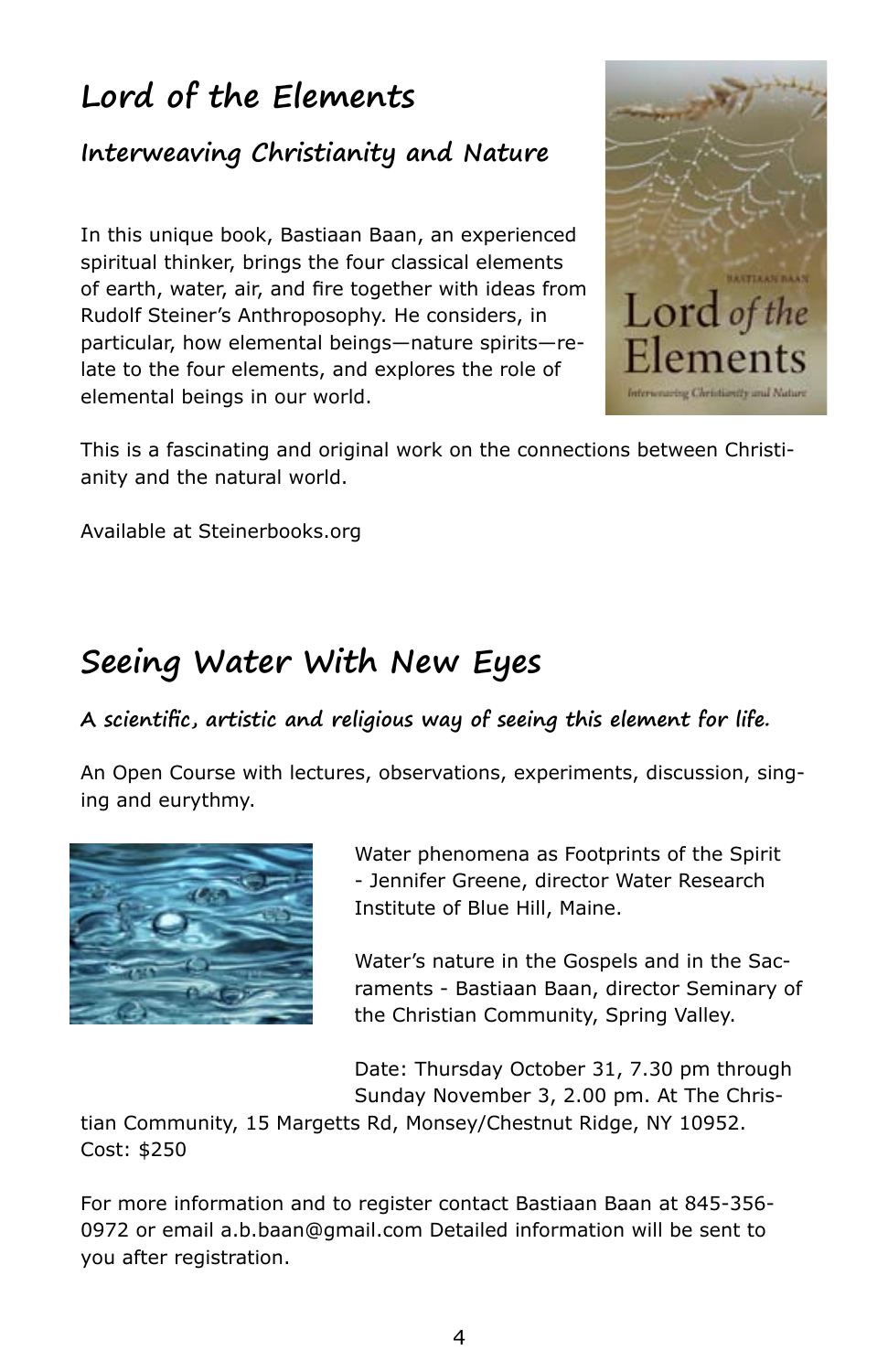### **Delegates Meeting 2013**

The Future Initiatives Group of North America will be shaping the delegates meeting once again, continuing the work that was started in Chicago last year. The theme will, therefore, definitely be: The Future of the Christian Community and how we, as a whole movement, can work to awaken the heartfelt spiritual enthusiasm, creative insight and practical will to help this future become a reality. A further, more detailed description of the work of this weekend will be sent out to all congregations this September.

This year's meeting will be hosted by the Devon, Pennsylvania, Community at Camphill Village-Kimberton Hills, 1601 Pughtown Rd, Phoenixville, PA 19460. The Conference begins Thursday, October 17 (check-in from 4-6 pm) to Saturday, October 19 (ending at 9 pm). (The Treasurers will have their meeting beforehand on Thursday at 1 PM.) Please mark your calendars now so you can be sure to attend.

### **Parables of the New Advent**

Conference of The Christian Community with the Reverends Craig Wiggins and Susan Locey

November 23-24, 2013 at The Christian Community in Vancouver, BC, 5050



Christ, Roland Tiller

East Hastings St. Burnaby V5B 1P6

On Saturday, November 23, 10:00 am The Act of Consecration of Man; 11:00 Talk with discussion: "What does the Christ say about His Return?" After potluck lunch and artistic work:

3:30-5:00 pm "The Kingdom of Heaven is like…" Then 5:15–5:30 pm Vesper Service with address.

On Sunday, November 24, 10:30 am, The Act of Consecration of Man, then shared refreshments.

Noon - 1:30 "When the Son of Man

comes in His Glory." For more information call Susan Locey, 604-415-0600.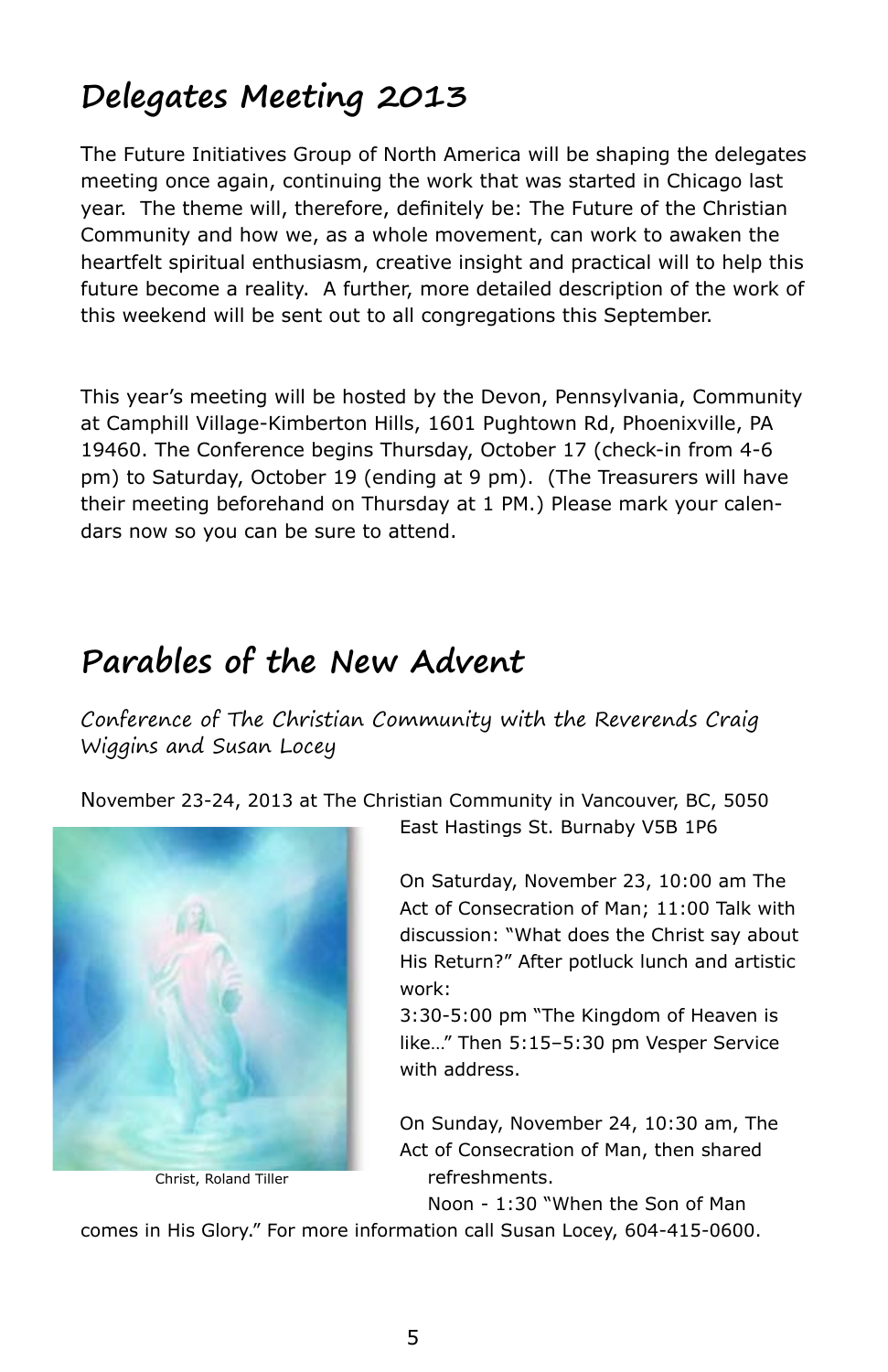### **Attending the 40 Years of Christian Community Camp Reunion, and Camp**

#### *Sonnya Knausenberger Holtz*

On a cold, wintry July evening in Johannesburg, my three children ages 13, 11, and 9 and I boarded a plane that touched down on a hot summer's evening in Philadelphia. The rolling, forested hills and green late summer fields of Amish Country in Pennsylvania were a stark contrast to the dry, dusty, rocky, thorny winter we had just left behind in South Africa. Although it was my first time at this particular camp site, we nonetheless stepped into an immediately familiar dining hall, with the same kinds of bowls and cups we knew from past camps, and an assembly hall already hung with wall hangings from previous camp years. We bedded down in Scout tents on wooden platforms scattered throughout a lush forest, complete with obligatory spiders hanging around. Cicadas sang us to sleep after a full day ending with a Close of Day service.

The camp bell rang for breakfast, and then a day full of familiar camp activities, like morning and evening assemblies, punctuated with a circle of chairs at which we gathered to share as much as we could. There were some familiar faces from the years I attended camp in the 1980s and 90s, and lots of new faces.



It was great to hear from others and connect with people who feel the importance of the Christian Community Camp experiences as a strong thread in their lives.

Gisela Wielki shared a little about the very beginnings of the CC Camp in Germany, and what a profound impact this had on her life - life saving, she even called it, and how it led her to light that flame for North America.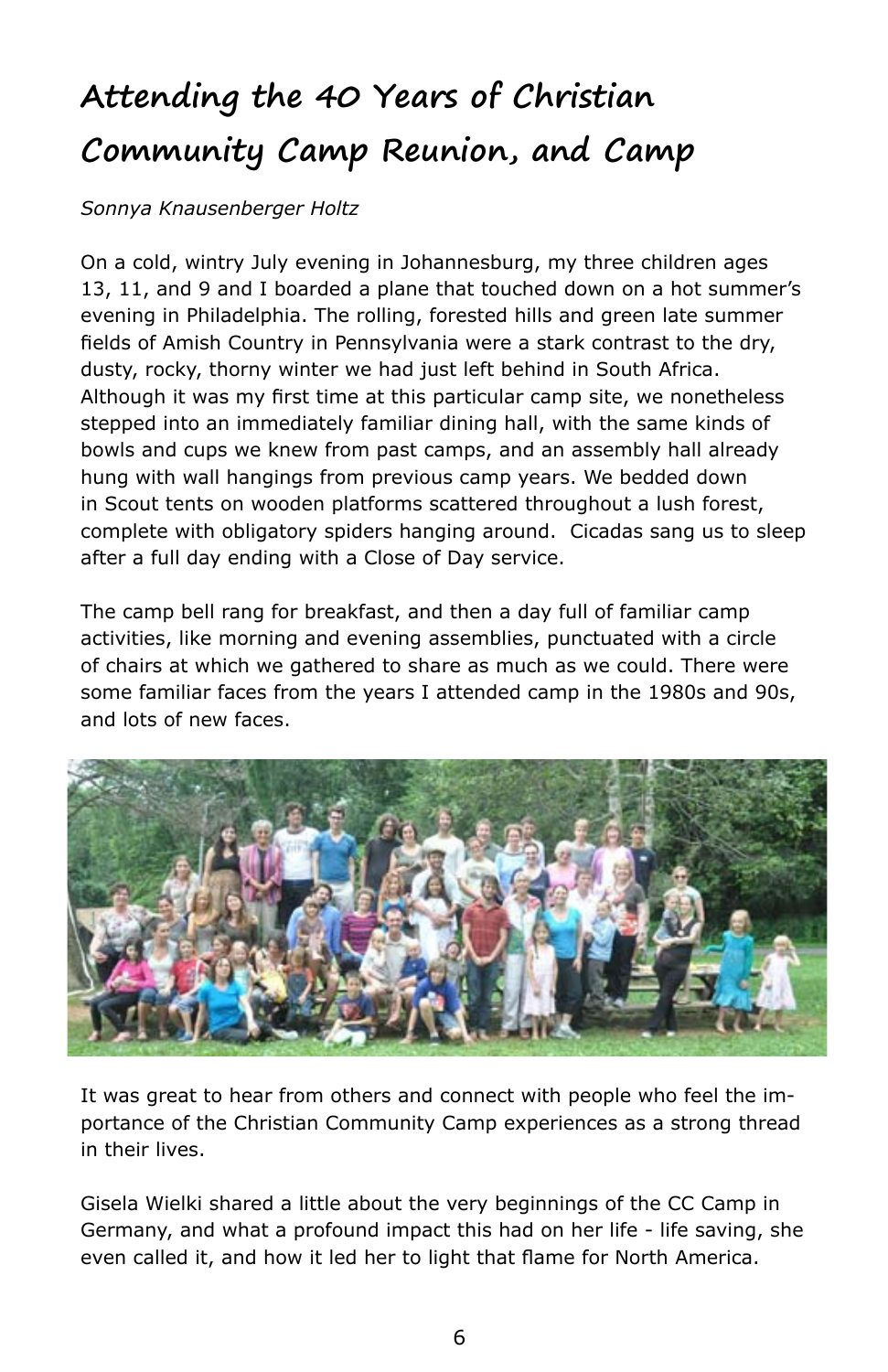Sarah Hearn stated simply, during one round that camp is nothing less than a form of "general therapy" for its participants, and this struck me as profoundly true.

Only a week later, during the actual children's camp, I watched as over the course of a couple of days a 'picky eater' overcame that difficulty and began to eat everything that was offered, and a child new to camp who was determined not to fall under the spell



of the songs, began to mouth the words in evening assembly.

We were treated to 6 TED style talks, which each offered a fascinating insight into some of the varied directions and passions that our separate lives have taken and been filled with. Speakers shared their visions and inspirations for society and the future through personal experiences that touched everyone present.

We had a wonderful afternoon on the Susquehanna River nearby, paddling in canoes and kayaks, building a sand castle, and splashing in the muddy water, catching up and socialising.

It was a delight to me to experience the fullness of circles within my life through a return to the camp after 20 years of a completely different, new life in South Africa. There was a feeling of gratitude and delight in seeing familiar faces again; and yet to have been carried to this place by the steps I have taken in my life.

For me this was a mini family reunion, as well as a Camp Reunion and a return to 'my' camp with my children. A very special moment for me was when I sat in the children's service on Sunday morning in the chapel. Created in a transformed Girl Scout building, my brother and sister and our children attended the Children's Service exactly as we used to do so many years ago before our lives scattered us across the globe.

And the singing that has always been part of camp, and particularly now so beautifully led by Carol Kelly, lifted my soul. I have been humming melodies out loud and in my head ever since my return from the Camp Re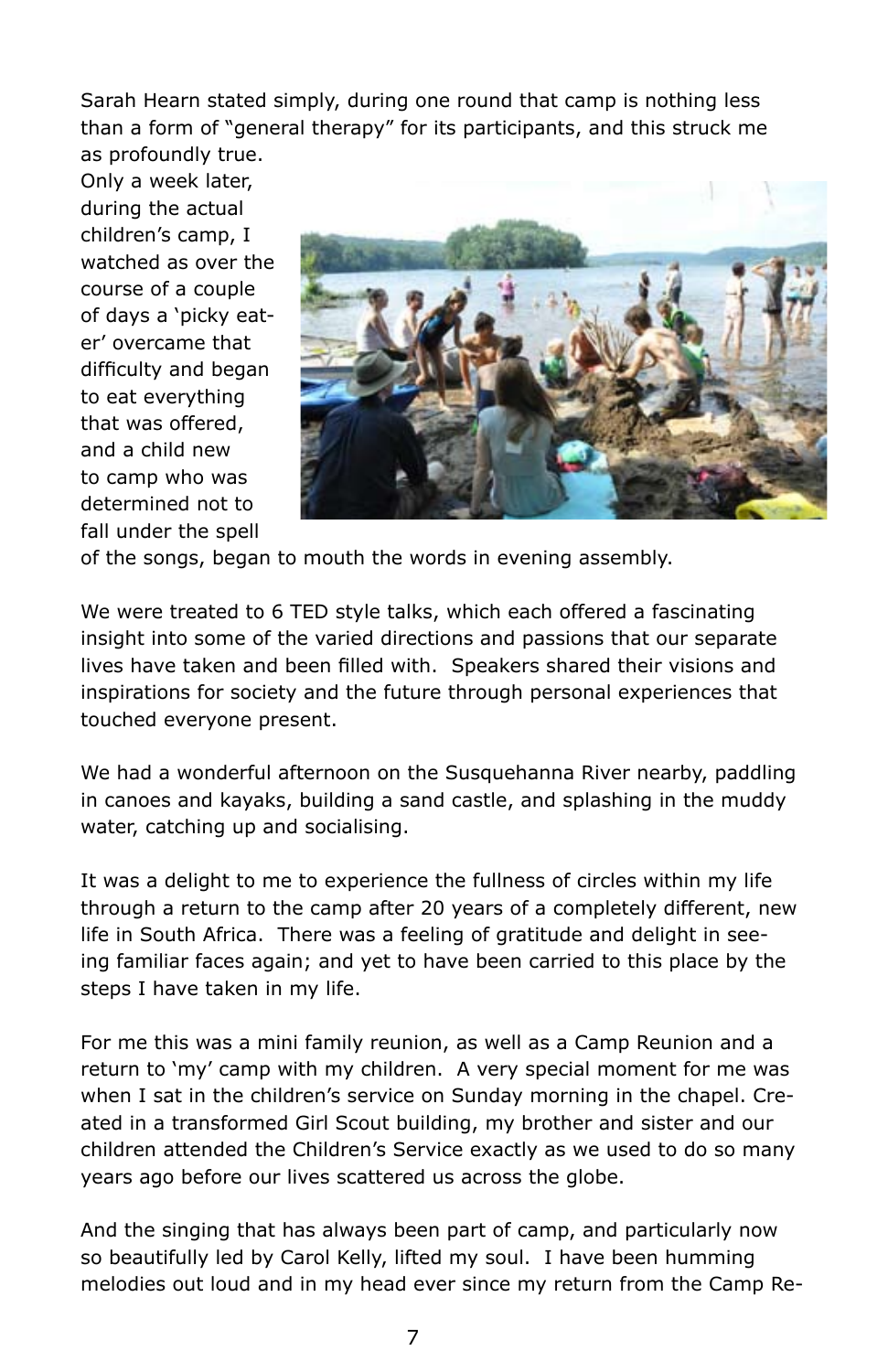union, and the Camp. It is as if I were allowed to be inside a magic bubble for a few weeks. Last night I sang an evening camp song to my 9 year old son at bedtime, and tears started running down his face. "That song makes me feel so sad. I miss camp" he said. And I know the magic has truly been passed on to another generation…

### **So… What is Camp Magic?**

#### *Marcus Knausenberger*

When you hear talk of summer camp, a pretty standard slideshow begins to play in the minds of most Americans: campfires, roasting S'mores, canoeing, sleeping in tents or rustic cabins, fending off marauding raccoons and generally living somewhat closer to nature than our hectic lives allow in the normal course of things. The Christian Community Children's Camp has all of these things too and yet none of them really encapsulates 'camp'. For the past 40 years, children have come to camp every summer for two



and a half weeks in the woods complete with all of the classical elements of camp. It remains one of the strongest and most formative expressions of the children's work within the Christian Community. So, what makes Christian Community Camp what it is? This is a difficult question to answer, but we had a unique chance this year when our camp season began with a 40 Year Anniversary Reunion. This gave us a host of exstaffers and ex-campers from four decades of camp, all of whom love camp dearly and all of whom now

carry with them the benefit of hindsight. In the course of the reunion as we came to hear from one another in conversation, though TED type talks, where we are in our lives and what role camp has played and still plays, the consensus-derived expression that came into being was "camp magic".

#### So what is it?

To start with, it is nothing – nothing tangible, that is. Yet is it in everything that happens at camp to some degree. One of the clearest expressions of camp magic begins with the naming of the theme. This year, our theme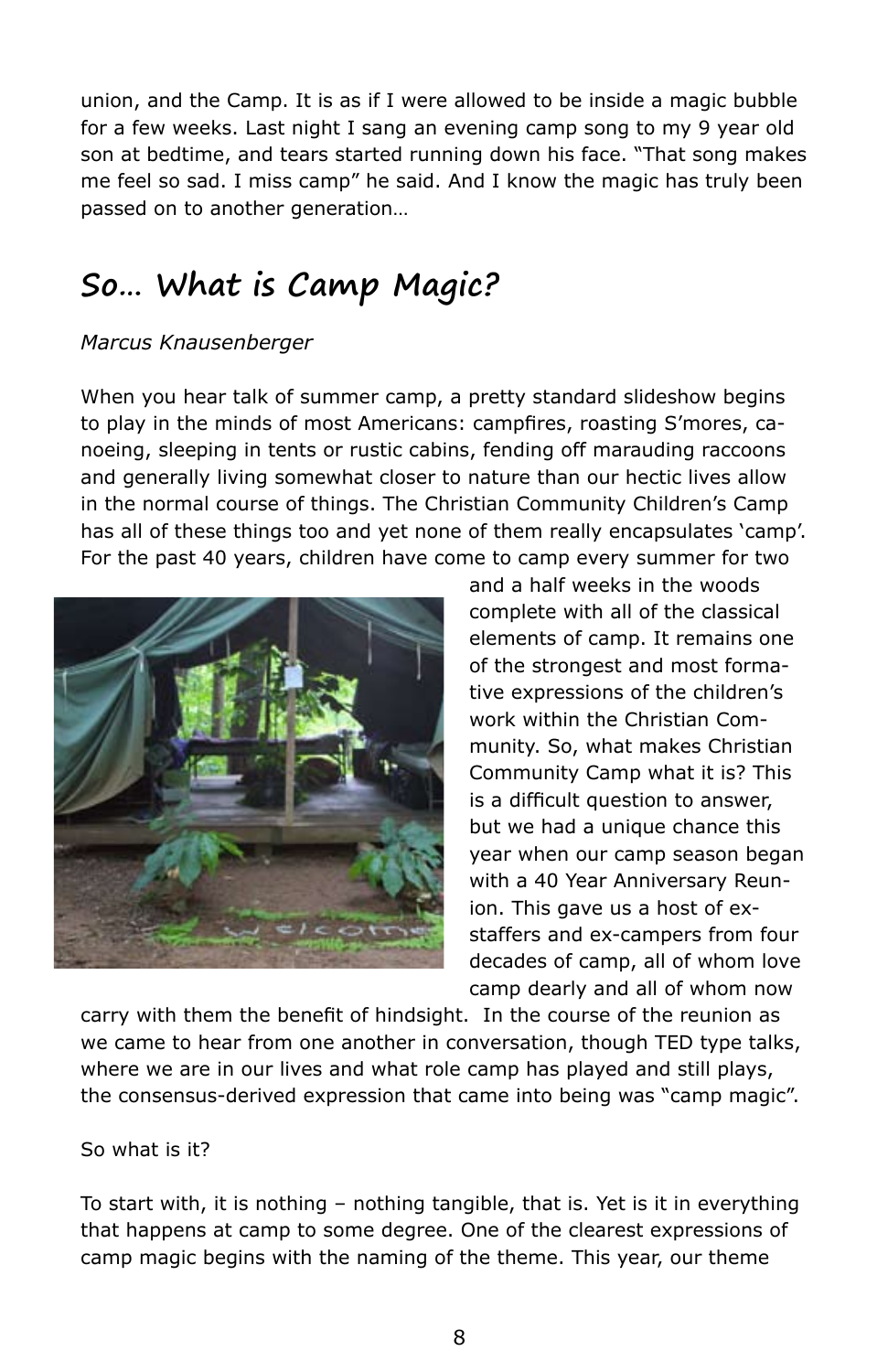was 'the night sky'. On the first day of camp during our first full camp gathering, the junior staff reveals to the campers the theme that will be part of every day for the remainder of camp. From that moment, like the ripples on a still pond after a pebble has broken through its surface, the imaginations of the children and staff are given a window through which an



outpouring of creative energies, sometimes silly, sometimes sublime, flow. True to tradition, the first fruits born out of the theme arrive on skit day, three days after the beginning of camp, with a play the senior staff created and wrote together called 'The Silver Petalled Star Flower' about a simple gardener's lad who embarks on a

quest through the stars to heal an ailing princess. This in turn was followed by group skits in which each group reveals to the rest of camp the name that will be theirs for the duration of camp. Group names such as 'the Buttermoons, the Mini-Meteors, the Middle Dipper, the Twilight Dreamers and the Star Shippers speak to the imaginative wellsprings that we will visit often over the course of camp. On some of the clear, star filled nights

at camp, one could even see the dark outlines of groups of children and staff who had brought their sleeping bags and mats out onto the upper playing field to gaze at and sleep under the shimmering blanket of stars. Constellations above, constellations below.

#### Other expressions of camp

magic are found in the fervor that surrounds our three camp gnomes: Floxli-Woxli, Tompte and Kini Kini. Camp gnomes are in essence camp magic applied to the sometimes mundane tasks of peeling muddy socks and underwear off of the floor of the tent or the bottom of your suitcase. Tents are a challenge to keep clean even under the best of circumstances. Add periods of rain, wet bathing suits, mud from the paths, grass from the playing fields and, well, you get the picture. Every four days, these gnomes make the rounds and choose for themselves a dwelling place with a particular group for the next 3 days. The three tidiest, most artistic and cozy sites are awarded their respective gnome. To tip the scales in their favor, some groups go beyond just cleaning and build gnome homes that lure and entice. In recent years this has taken on a life of its own. There have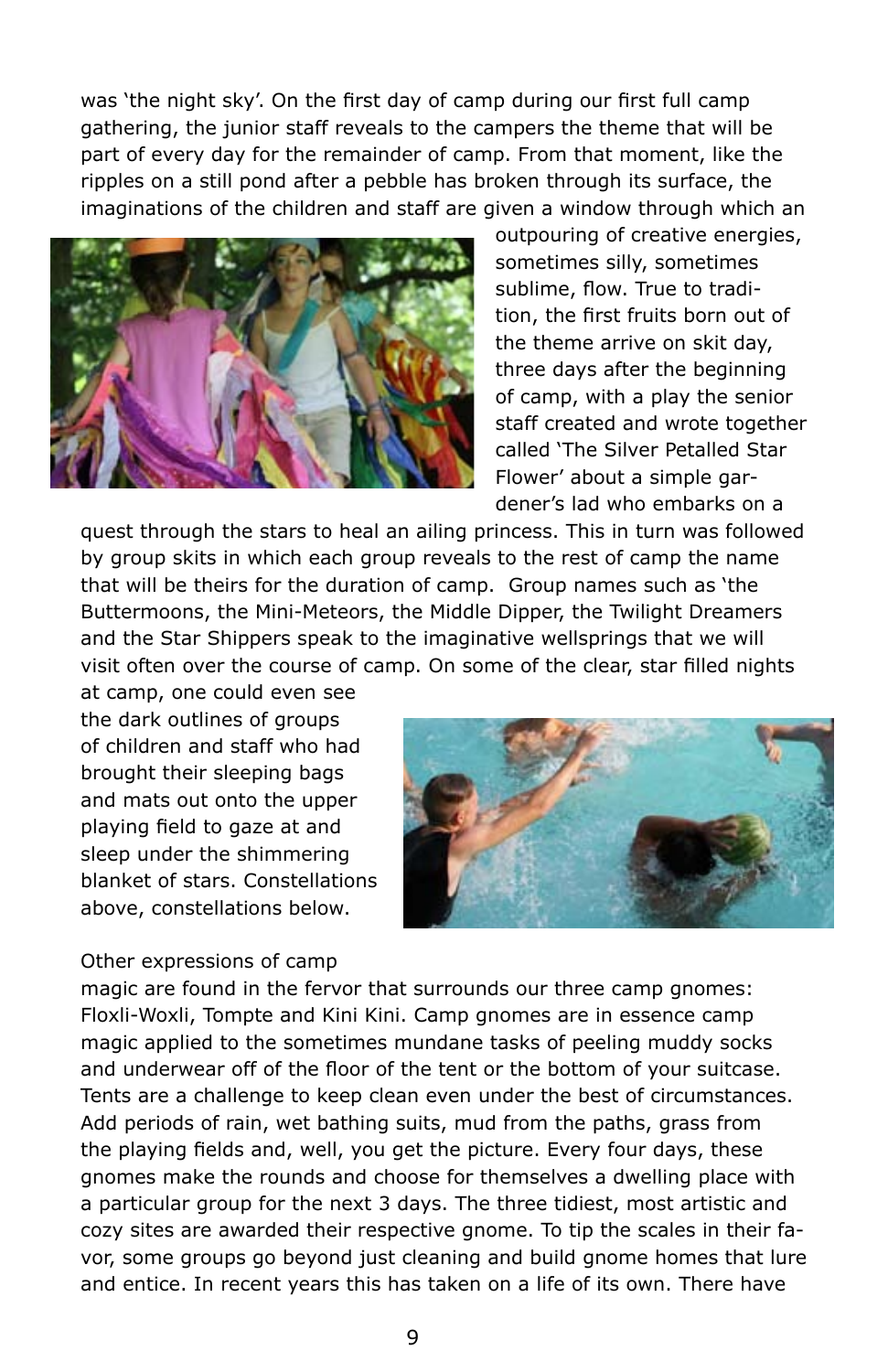

been entire wooded sections of campsites transformed into neat gnome-sized villages complete with lean-tos, gardens with fences and rows of sprouted greens, mossy and sandy paths, rock-lined ponds, tree houses with intricately built steps and ladders, stadiums, playgrounds, gardens and in occasionally, in a less subtle plug at winning points, gnome chapels complete with little pews and an altar.

The Scavenger Hunt and Fair Day likewise are major camp events that are called into being

seemingly out of nothing but collaborative imagination. In the same vein, craft projects – this year lanterns, dream catchers, a gigantic sundial, a

catapult, colorful tapestries, tie-die – seemed to appear in rich abundance across the sprawling 600 acre scout camp that we occupy for 3 weeks in August. This is the most healing and wonderful part of camp – that the chasm between what can be imagined and



what manifests is brought into a very close, sometimes holy union with one another. New paths between the imagined and the 'real' are trodden every summer by many, many feet at the Christian Community Children's Camp. We all, staffers and children learn that it is good, very, very good, to walk this path together – with one another and for one another. And the bridge between the two is camp magic.

### **Christian Community Website**

Our Christian Community website (www.thechristiancommunity.org) continues to expand. We now have a calendar of events (www.thechristiancommunity.org/events)for North America, and a blog with thoughtful articles by various authors( www.thechristiancommunity.org/blog).

On the homepage under Quick Links you can subscribe to receive this newsletter in your inbox in electronic form. You can also subscribe to weekly homilies (sermons), one page contemplations of the week's gospel reading. Past homilies are gradually being archived under cynthiahindes. blogspot.com.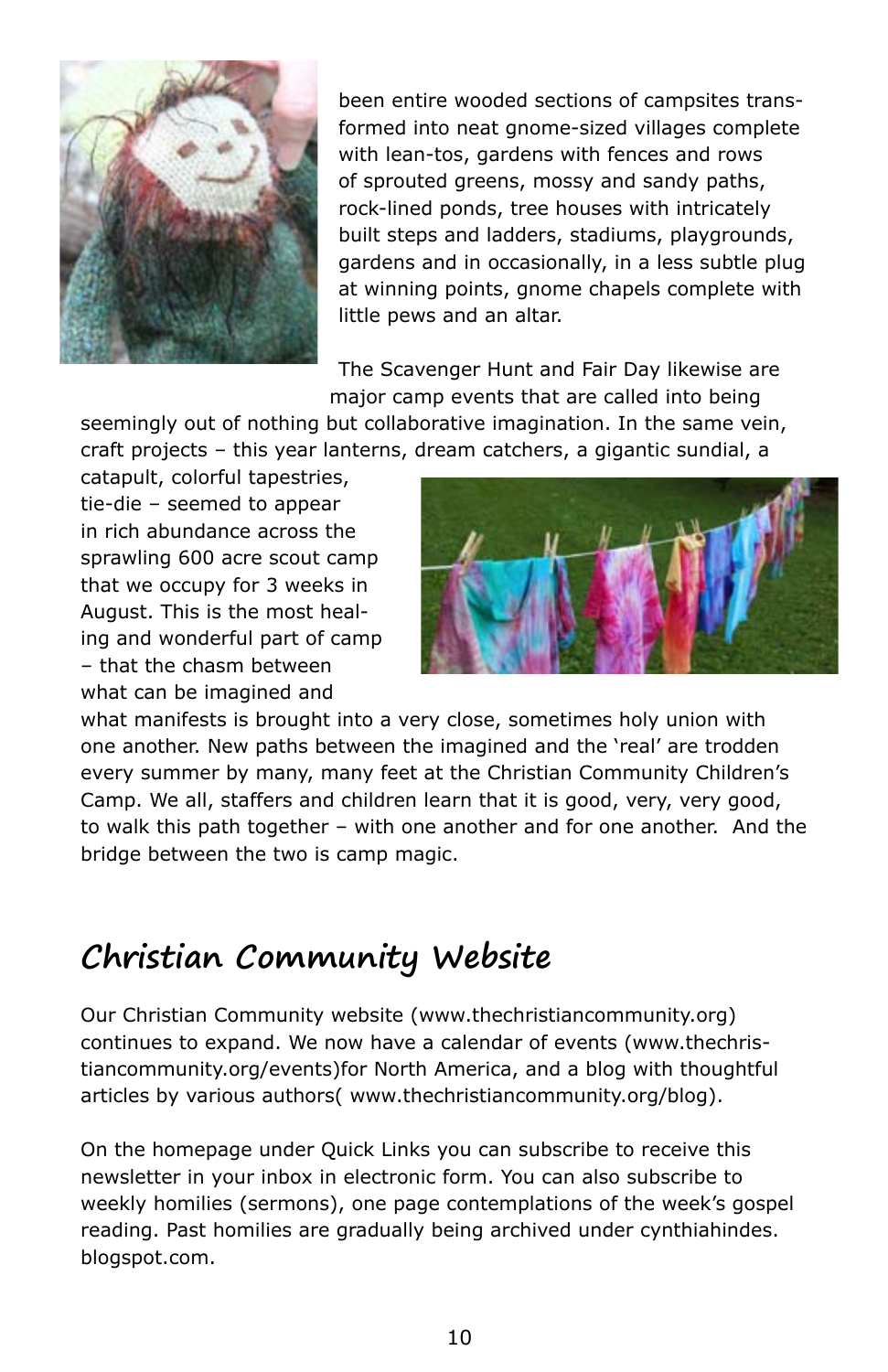There are also links to the Seminary www.christiancommunityseminary. org. and to East Coast Youth Work's own website, http://ccyouth.homestead.com/ Children's summer camps also have their page http://www. thechristiancommunity.org/children-youth/camps/

You can also find contact information for all of the standing communities and their affiliates. There are essays, and a reading list and a picture gallery under Features, where these Newsletters are also archived.

### **Saint Paul Retreat, Taconic-Berkshire Congregation, July 29 – August 2, 2013**

#### *Karen Emerson*

Nine participants from the northeastern region of the Christian Community enjoyed five days together, working towards understanding the life of Saint Paul, and his role and context in the beginnings of Christianity. Priests from the Christian Community, Julia Polter from Boston, MA, and Franziska Hesse from Hillsdale, NY, led the retreat.

Our days began with the Act of Consecration of Man. Morning study sessions were lecture format. We followed Saint Paul's journeys as Christianity spread though the ancient world. Time to grapple with the essence of change from the external Law of Moses, to the new internal Law of Christ within was appreciated. Eurythmy taught by Franz Eilers, helped us to go from strangers to friends and then to a more cohesive group. The food was communally prepared with dietary needs being met for individual participants. We enjoyed much lovely fresh garden bounty from local gardens. An early afternoon break allowed for rest, reflection and recreation.

Later we gathered to draw from nature, with Julia Polter's enthusiasm and insightful teaching. The artistic expression enabled freedom to us and

hopefully to the elemental beings behind the plants.

After supper we gathered for study sessions. We worked artistically with passages from the Epistles of Paul. Group process helped us find meaning in the passages we studied. Here are two poems examples of our individual efforts.

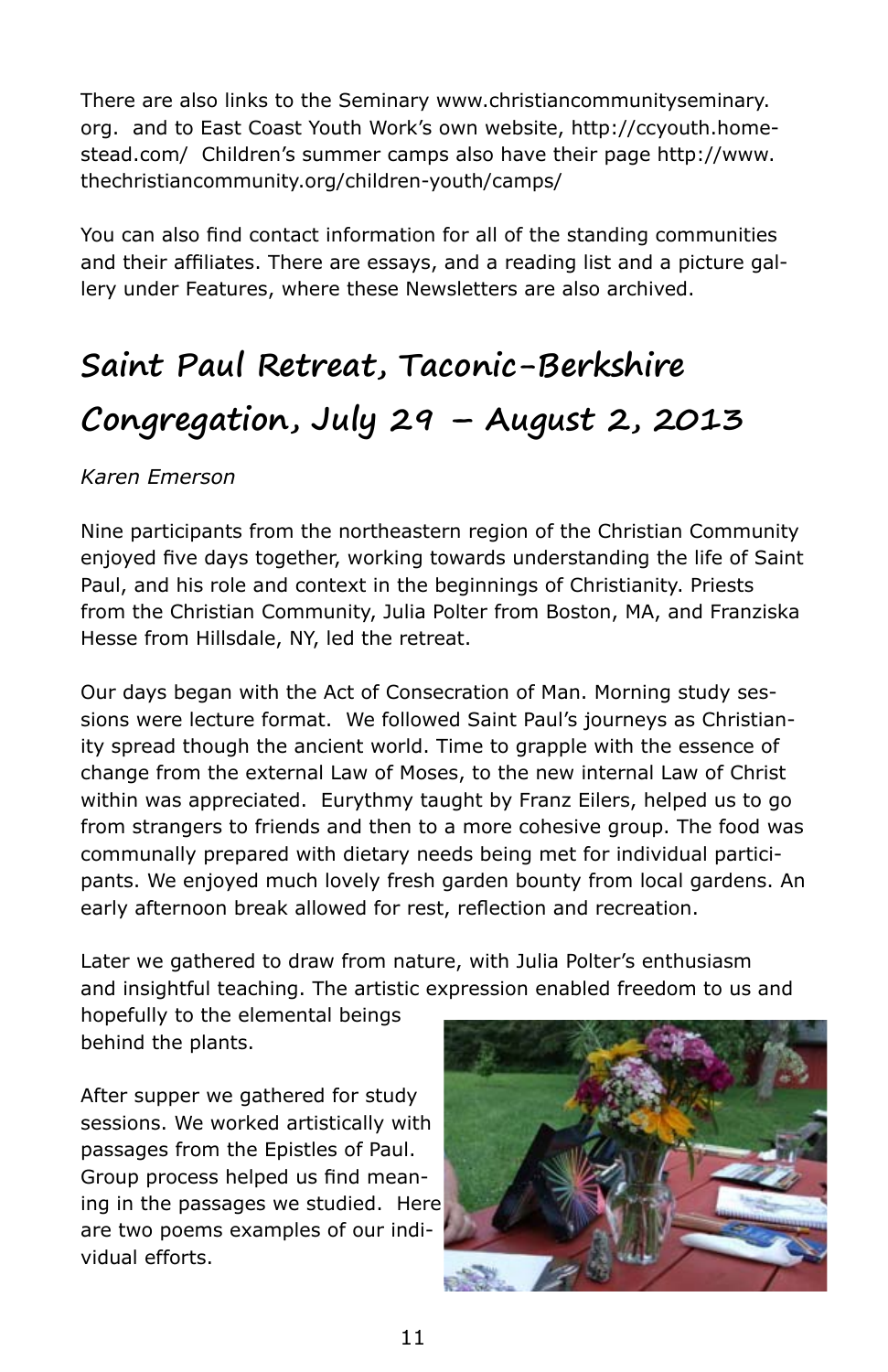| Ι.                           | I not                           |
|------------------------------|---------------------------------|
| I ask of thee                | Feel the penetration            |
| What law is this             | That radiates light for         |
| Here in my heart             | World resurrection.             |
| That compels me thus to you? |                                 |
| What faith is this           | Н.                              |
| That tells me true           | You who know the law            |
| That I will be with you?     | Will bear up in faith the Cross |
| For when we cross, how can   | For Resurrection.               |

Close of day Service completed our daily experience. The week was rich, full, uplifting joyful, and insightful.

### **The Mystery of the Heart**

#### *Cordelia Lane*

It was late August - a perfect time to be in Downeast Maine, on magical Mount Desert Island. Seventeen people gathered for three days to explore the Mystery of the Heart - a topic ably led by Revs. Julia Polter and Patrick Kennedy of the Christian Community with artistic exercises offered by Meaghan Witri.

The gathering place was The Alcyon Center, a spiritual life center in Seal Cove. This charming, woodsy, calm venue is a place where silence, devo-

tion and prayer are as alive as the chattering of the kingfishers and the laughing of the loons.

A parable, a poem and a picture were the three anchors which held us steady, to which we returned time and again in our journey to gain a greater understanding of the heart.



The *Parable* was that of the Good Samaritan, Luke 10. Our study of it was slow and methodical. By looking at each word and scene, we were able to reveal the ever deepening layers of meaning and begin to understand it in a whole new way. "Wisdom begins in wonder" (Socrates). This approach to studying the parable was absolutely wonder-filled, and by the third day we were all the wiser for it.

The *Poem* was a verse given by Rudolf Steiner to an associate, Johanna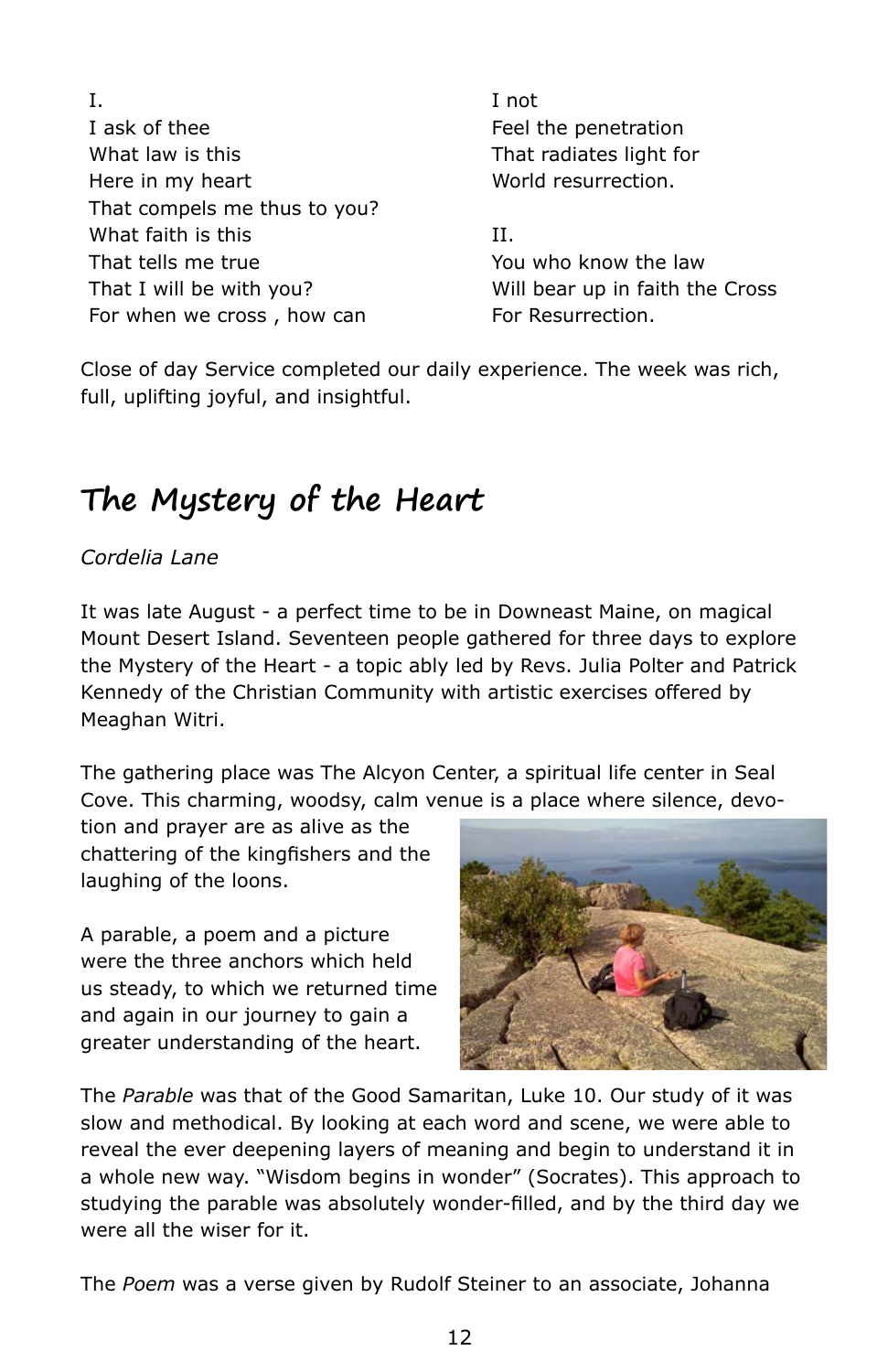Muecke, in 1924. As a prelude, before even looking at the poem, we each had a very thought-provoking question to ponder while wandering along the trails or sitting by the cove. A few examples of these questions are: What is the most spiritual of all materials? What is the source? What does the sun do? What lives spiritually in the sense that reveals the most materially? (More than one of us said, "Yikes!" when we chose our question....) After sharing a number of very thoughtful answers, we began to study the verse and found that all paths lead to the heart:

Within the heart lives a part of us that contains material that is the most spiritual of all; that of all other parts lives spiritually in such a way that most reveals itself materially.

For this reason the heart is the sun within the human cosmos; For this reason when we are in the heart we are in our being's deepest wellspring.



The *Picture* was developed through a series of theater exercises led by Meaghan Witri. The first day she began with a few simple, playful, warmup activities using tennis balls and handclapping. Things became a bit more challenging when we began doing human sculptures (another "Yikes" or two was heard among the group). Late in Day Two, we received our final assignment: to form a series of pictures - or tableaux - of the beginning, middle and ending scenes of the parable with groups of four to five people. On Day Three, we presented our tableaux. None of us was prepared for the power and poignancy of the portrayal of these pictures. It was a surprise to us all how stirring they were and how different each of the "same" scenes could be. Our hearts were moved - deeply.

The weather was perfect. The food was healthy, wholesome, plentiful and delicious. The community that formed was heart-filled. The outer and the inner were resonating, and each one took away a deeper understanding of the mystery of the human heart.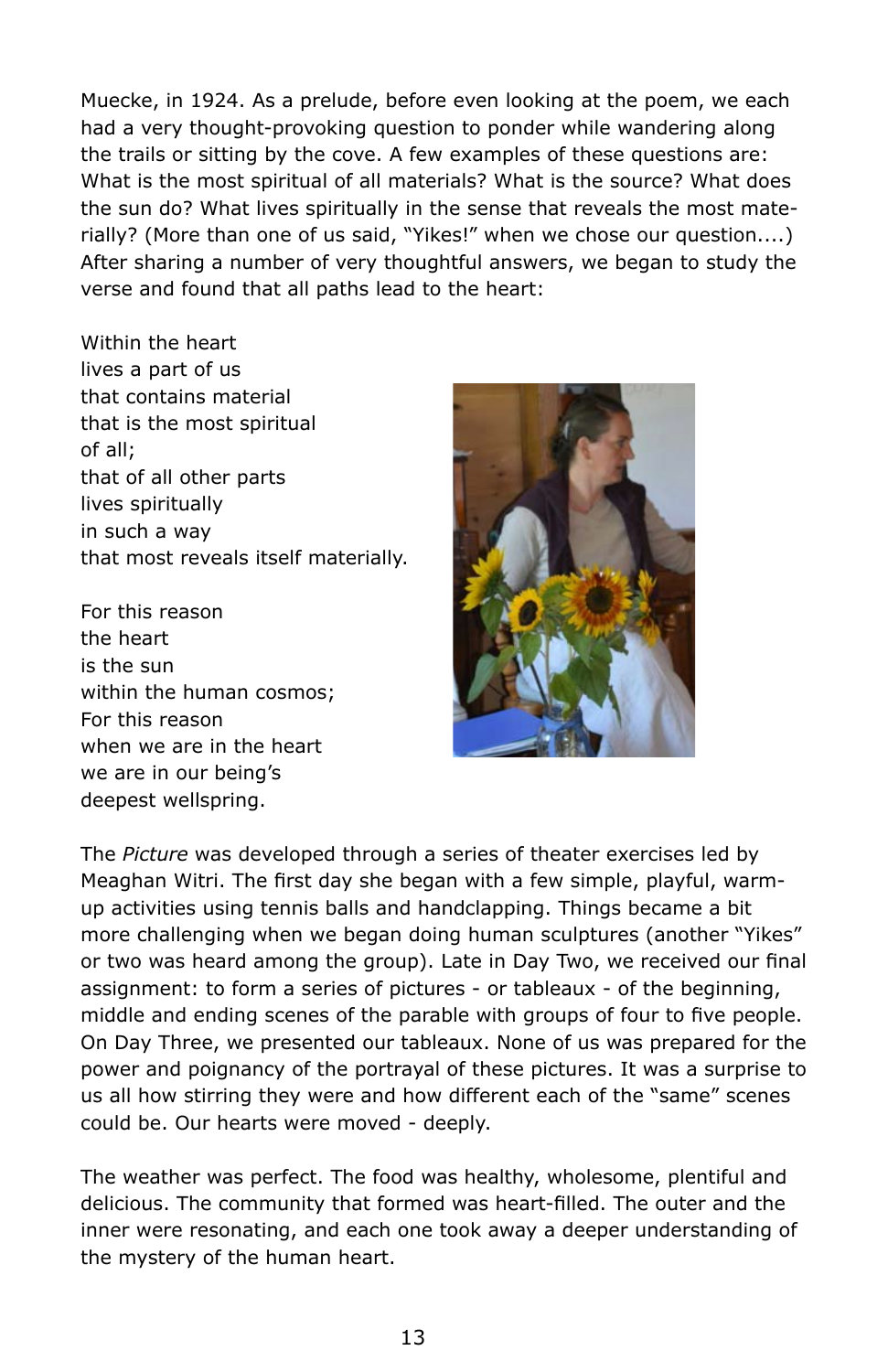### **Rev. Erk Ludwig Retires**

Rev. Erk Ludwig is retiring after 45 years of congregational work. He was ordained in 1968 in Stuttgart by then Erzoberlenker Rudolf Frieling. He



started in San Francisco in 1972. In the early 80's he worked for a few years in Berlin, returning to serve the congregation in New York City, where he has worked since the mid 80's. His farewell gathering took place in New York on September 8. He will relocate to San Francisco in late October. Our gratitude and best wishes for a well-earned, peaceful retirement!

### **Rev. Arie Boogert**

**Sept 4, 2013**

Rev. Arie Boogert crossed the threshold in Holland on September 4, 2013, following an operation for a lower aortic stent. Although the operation was successful, heart instability followed. He was 80.



Arie was born in Java in 1933 and was ordained by Emil Bock in his midtwenties in 1959 in Stuttgart, Germany. He worked in Holland, and for many years also in both Denver and Boston. He was the founder this North American Newsletter publication, and also the author of several books on the souls' path after death, and our relationship to those who have died. He retired in 2004 after 45 years working as a priest and subsequently moved back to Holland. He is survived by his wife Christiane.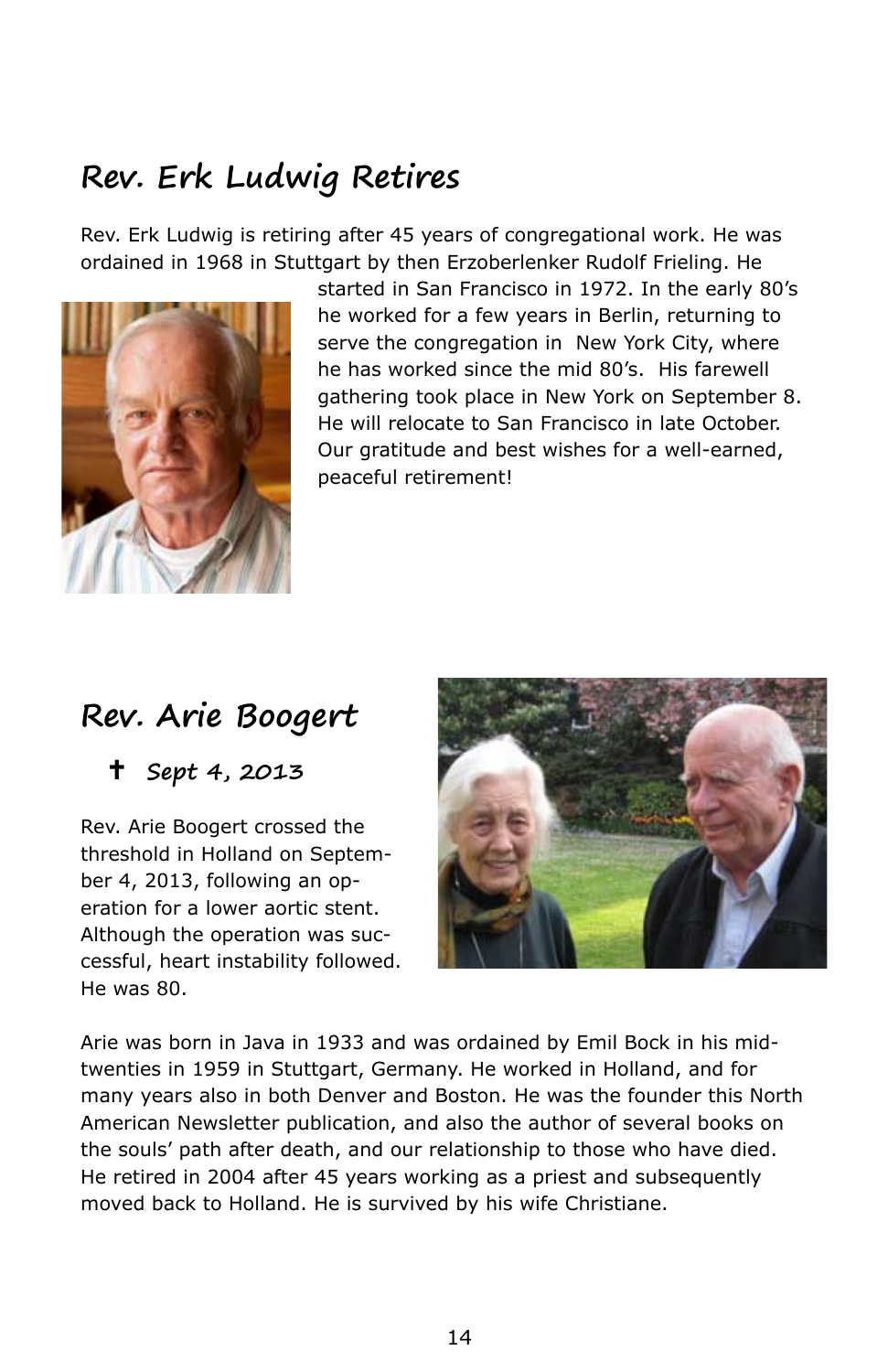#### **Mary and Sophia The Feminine Element in the Spiritual Evolution of Humanity, by Michael Debus**

Sophia, the Wisdom of God, has spoken to human beings at many different times and places since primeval times. Her origin in God places her alongside the Logos in cosmic significance while at the same time raising deep questions concerning her role in human evolution. Michael Debus discusses archetypes of the feminine and Sophia's relationship to Mary, Jesus and the Holy Spirit, and most importantly, Sophia's significance for modern, seeking human souls. Written from an anthroposophic perspective, his sources include the Old and New Testaments, the writings of the early church fathers, as well as those of the Orthodox Church (especially Vladimir Solovyov), the Christian mystic Jakob Böhme, and many others.



Available shortly from Steinerbooks.org

### **Marriage Equality in The Christian Community**

#### *Karin Mortensen*

On the occasion of the United States Supreme Court ruling upholding Marriage Equality, Rev. Craig Wiggins offered a talk and conversation in San Francisco on the subject of marriage equality in the Christian Community.

We began with establishing some general facts:

Marriage had been a social and economic contract since long before it became a liturgical act.

The practice that clergypersons legally perform the civil union is the exception practically everywhere except the United States and some other English-speaking countries.

The common practice in the Christian Community is that the civil, legal marriage takes place before the Marriage Sacrament is performed. The Christian Community Marriage Sacrament begins with the acknowledgment that the couple has already made their marriage commitment. The Christian Community marriage liturgy is written specifically for a man and a woman.